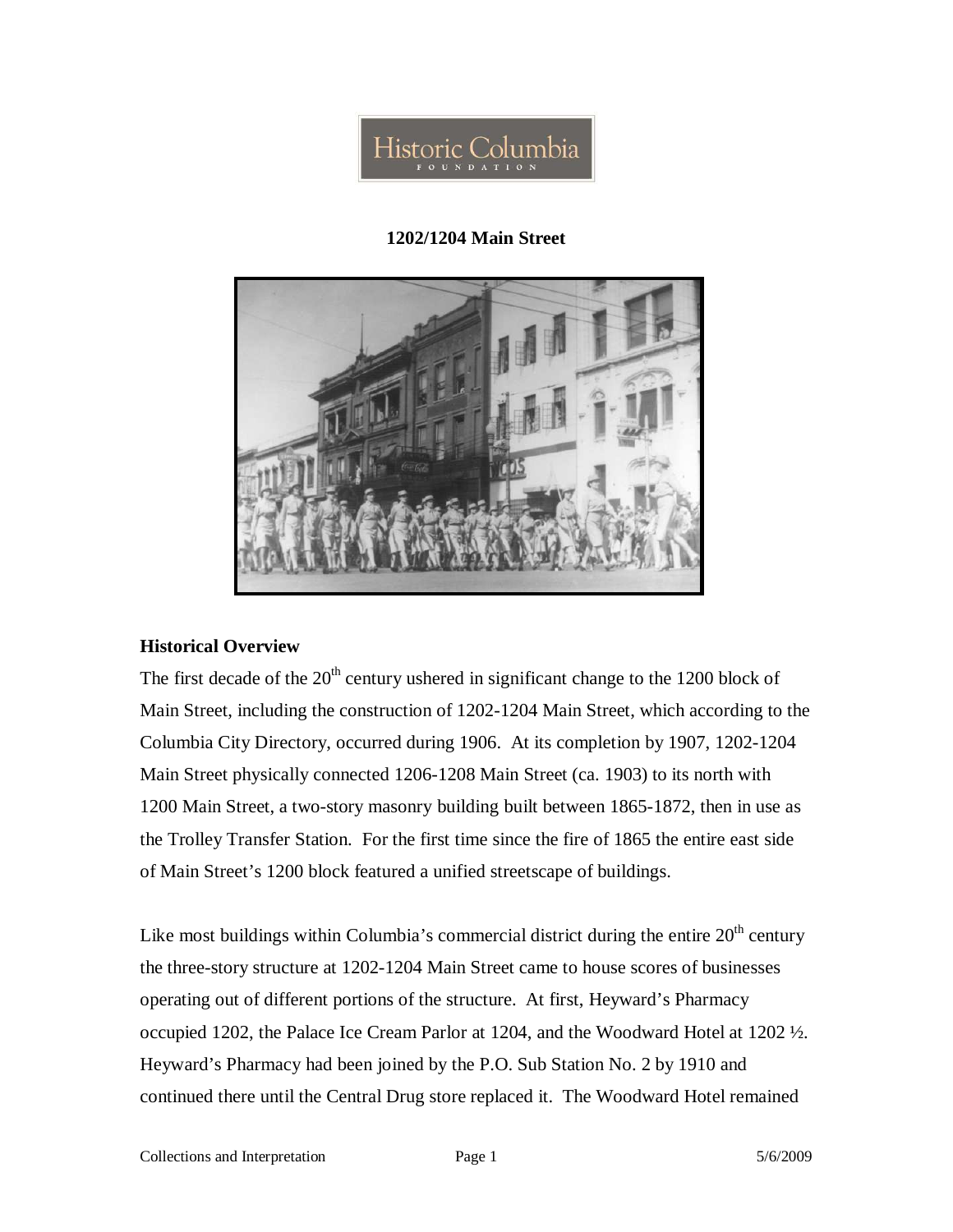in operation at 1202 ½ until the 1920s. However, 1204 catered to various businesses, including the Union Savings Bank in 1912 and the Masters Clothing Company in 1915. The Masters Clothing Company remained at 1204 for only a few years, as T.E. Epting had replaced it by  $1920.<sup>1</sup>$ 

The Central Drug Company remained at 1202 until the mid-1920s and 1202 ½ continued to house various businesses and offices. By 1925, the Central Drug Company had moved to 1204 and continued to operate at that address through the 1960s. By the 1930s, Carolina Sweets confectioners had opened at 1202 and remained there through the end of the decade. In the early 1930s, they shared their address with several insurance companies. By 1935, 1202a housed the Carolina Life Insurance Company and the South Carolina College of Music, while the Industrial Life and Health Insurance Company and the Farmers and Taxpayers League occupied 1202b. The Carolina Life Insurance Company and music studios remained at 1202a through the 1940s, but by 1940, the WCOS Radio operated out of 1202. The radio station remained at 1202 into the early  $1950s.<sup>2</sup>$ 

In 1953, the 1204 side of the building caught on fire. Perhaps as a result of the fire, 1204 ½, the upstairs portion of the north side of the structure, remained vacant into the 1960s. In 1950, 1202 ½ housed the Mellichamp Studios music teachers, but by 1960 it was vacant as well. By the mid-1950s, 1202 had



-

<sup>&</sup>lt;sup>1</sup> Elizabeth Coker, "The 1200 Block of Main Street; 1865-2005," unpublished manuscript, Historic Columbia Foundation Research Files, Columbia, SC, 2005. 2 Coker, "Main Street."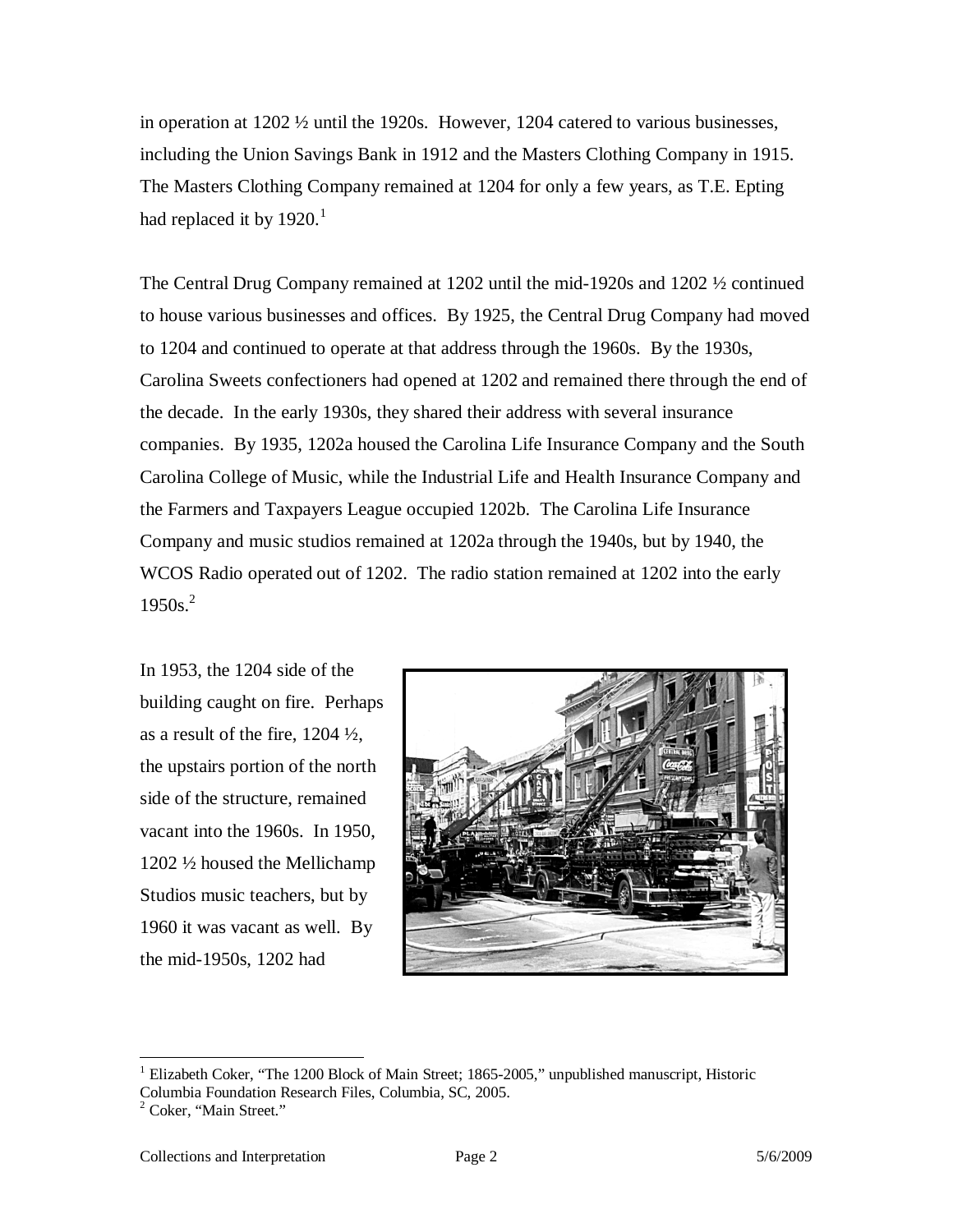become occupied by the Post Military Company Inc., a general merchandise store, as well as several music studios. By the end of the decade, however, it had been replaced by the Columbia Pawn Shop, which persisted at 1202 through the 1970s.<sup>3</sup>

In the late 1960s, the Central Drug Company finally closed and was replaced by Dino's Sub Sandwich and Pizza Shop at 1204. By the mid-1970s this establishment had been replaced by H-H-O-T. The Capitol News Stand then replaced this business by 1980, and it continues to operate out of 1204. Since the early 1980s, various restaurants have operated out of 1202. Porky's BBQ was located there in the early 1980s, followed by Takin 5 Soup and Sandwich in the mid-1980s, the Dairy Bar in the early 1990s, Johnny's on Main in the late 1990s, and finally Cat and Cleaver, who continue to operate out of 1202. The second floor of the structure has been mostly vacant since the 1960s, except for the brief stint as the Coin Shop in the mid-1970s. $4$ 

Protected as a Level III local landmark 1202-1204 Main Street remains as one of the oldest remaining structures on the 1200 block of Main Street, notwithstanding the circa-1870 Brennen Building, located at 1210-1214 Main Street to its north. Meanwhile First Citizens Bank razed 1206-1208 Main Street in 1998 for the development of a parking lot. When viewed with its neighbor to the south, the Columbia Building skyscraper erected in 1913, 1202-1202 Main Street maintains the visual rhythm and character that once typified the capital city's central business district throughout the majority of the  $20<sup>th</sup>$ century.

## **Architectural Overview**

Though appearing to be two independent structures, 1202-1204 Main Street in actuality is one three-story building featuring a split façade with different detail work. Its façade features seven bays, the central of which grants access to the building's upper floors. Both the northern and southern aspects of the façade experienced considerable alteration throughout the latter half of the  $20<sup>th</sup>$  century. A circa-1943 image depicting members of

 3 Coker, "Main Street;" Columbia Fire Department Photo Archives, Columbia, SC, 2005. 4 Coker, "Main Street."